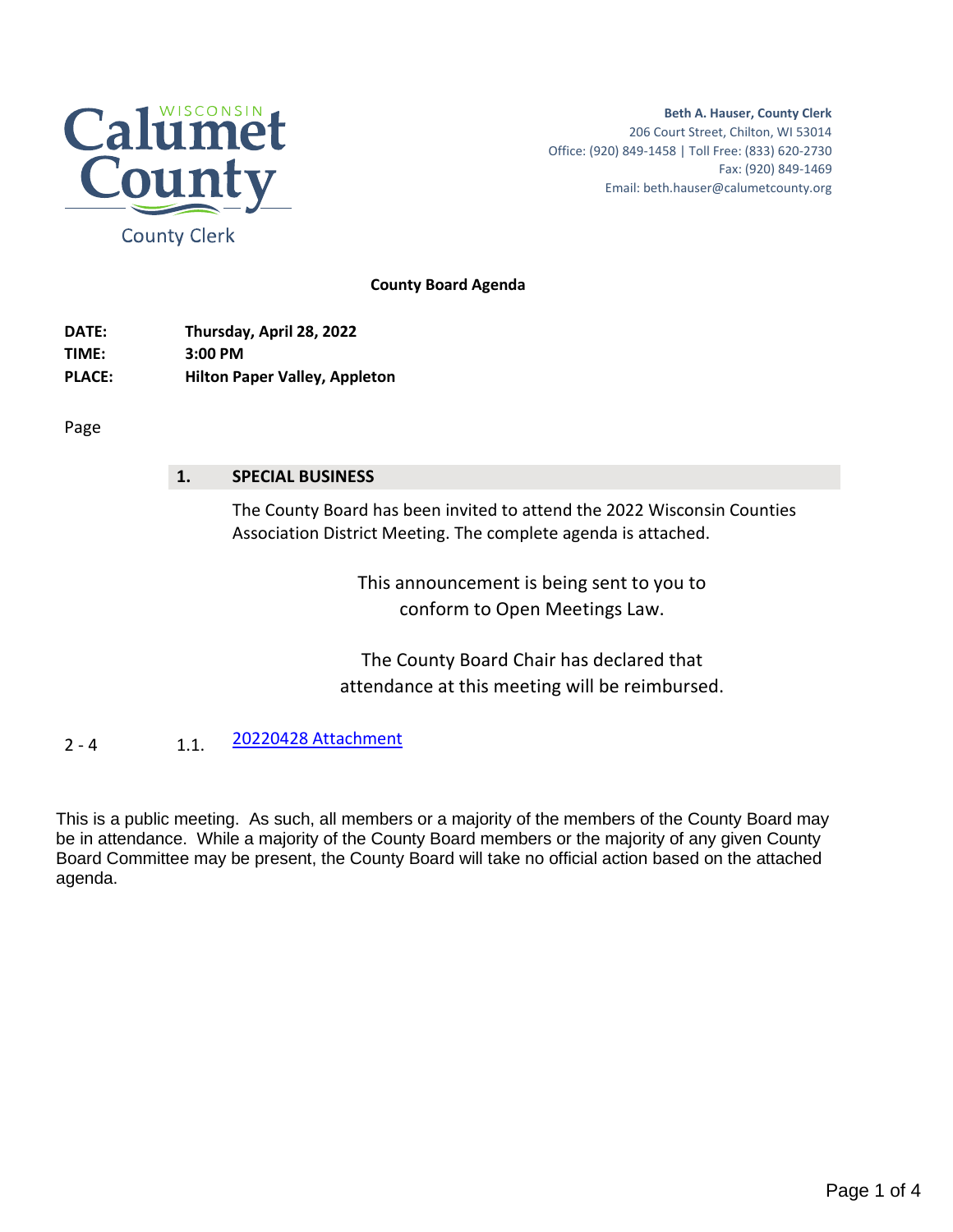<span id="page-1-0"></span>

|        | <b>WISCONSIN</b><br><b>COUNTIES</b><br><b>ASSOCIATION</b> |                                                                                                                                                                     | 22 EAST MIFFLIN STREET, SUITE 900<br><b>MADISON, WI 53703</b><br>TOLL FREE: 1.866.404.2700<br>PHONE: 608.663.7188<br>FAX: 608.663.7189<br>WWW.WICOUNTIES.ORG |  |
|--------|-----------------------------------------------------------|---------------------------------------------------------------------------------------------------------------------------------------------------------------------|--------------------------------------------------------------------------------------------------------------------------------------------------------------|--|
|        |                                                           | <b>2022 WCA DISTRICT MEETINGS</b>                                                                                                                                   |                                                                                                                                                              |  |
|        | <b>WCA District</b>                                       | <b>Date/Location</b>                                                                                                                                                | <b>Counties in District</b>                                                                                                                                  |  |
|        | Northwest                                                 | Wednesday, April 27, 2022<br>12:00 p.m. $-2:00$ p.m.<br>Holiday Inn Express & Suites<br>15586 Co Rd B<br>Hayward, WI                                                | Ashland, Bayfield, Burnett, Douglas,<br>Iron, Polk, Price, Rusk, Sawyer,<br>Taylor and Washburn                                                              |  |
|        | North Central                                             | Thursday, April 28, 2022<br>$9:00$ a.m. $-11:00$ a.m.<br>Fairfield Inn by Marriott<br>7100 Stone Ridge Drive<br>Weston, WI                                          | Florence, Forest, Langlade, Lincoln,<br>Marathon, Marinette, Menominee,<br>Oconto, Oneida, Portage, Shawano,<br>Vilas, Waupaca, Waushara and Wood            |  |
| Hilton | <b>East Central</b>                                       | Thursday, April 28, 2022<br>$3:00$ p.m. $-5:00$ p.m.<br><b>RECKETED</b> Paper Valley<br>333 West College Avenue<br>Appleton, WI                                     | Brown, Calumet, Door, Fond du Lac,<br>Kewaunee, Manitowoc, Outagamie,<br>Sheboygan and Winnebago                                                             |  |
|        | Western                                                   | Friday, April 29, 2022<br>12:00 p.m. $-2:00$ p.m.<br>Three Bears Resort<br>701 Yogi Circle<br>Warrens, WI                                                           | Adams, Buffalo, Jackson, Juneau,<br>La Crosse, Marquette, Monroe,<br>Trempealeau and Vernon                                                                  |  |
|        | <b>West Central</b>                                       | Monday, May 2, 2022<br>12:00 p.m. $-2:00$ p.m.<br>Holiday Inn Eau Claire South<br>4751 Owen Ayres Court<br>Eau Claire, WI                                           | Barron, Chippewa, Clark,<br>Dunn, Eau Claire, Pepin, Pierce<br>and St. Croix                                                                                 |  |
|        | Southeast                                                 | Wednesday, May 4, 2022<br>$9:00$ a.m. $-11:00$ a.m.<br><b>Grand Geneva Resort &amp; Spa</b><br>7036 Grand Geneva Way<br>Lake Geneva, WI<br>(Slight location change) | Kenosha, Milwaukee, Ozaukee,<br>Racine, Walworth, Washington<br>and Waukesha                                                                                 |  |
|        | Southern                                                  | Friday, May 6, 2022<br>$9:00$ a.m. $-11:00$ a.m.<br>Glacier Canyon Conference<br>Center<br>45 Hillman Road<br>Wisconsin Dells, WI                                   | Columbia, Crawford, Dane, Dodge,<br>Grant, Green, Green Lake, Iowa,<br>Jefferson, Lafayette, Richland, Rock<br>and Sauk                                      |  |

MARK D. O'CONNELL, EXECUTIVE DIRECTOR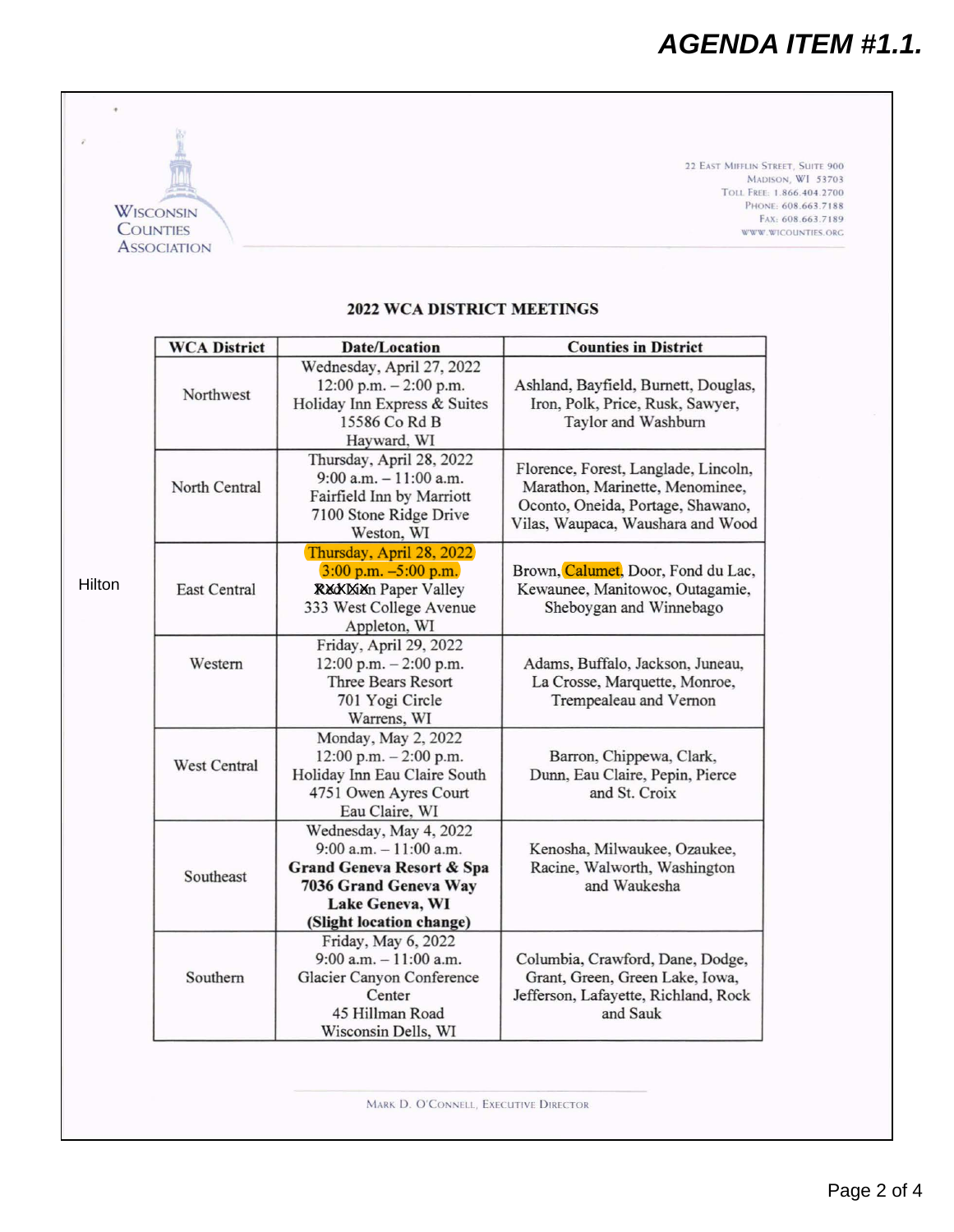## *AGENDA ITEM #1.1.*



- 9. Programs and Services: Video Presentation on Wisconsin County Mutual Insurance Corporation and WCA Group Health Trust
- 10. Elections
	- a. Wisconsin Counties Association *(two-year term)*

| Date     | <b>District</b>     | <b>Number of Directors</b> |  |
|----------|---------------------|----------------------------|--|
| April 27 | Northwest           |                            |  |
| April 28 | North Central       |                            |  |
| April 28 | <b>East Central</b> |                            |  |

MARK D. O'CONNELL, EXECUTIVE DIRECTOR